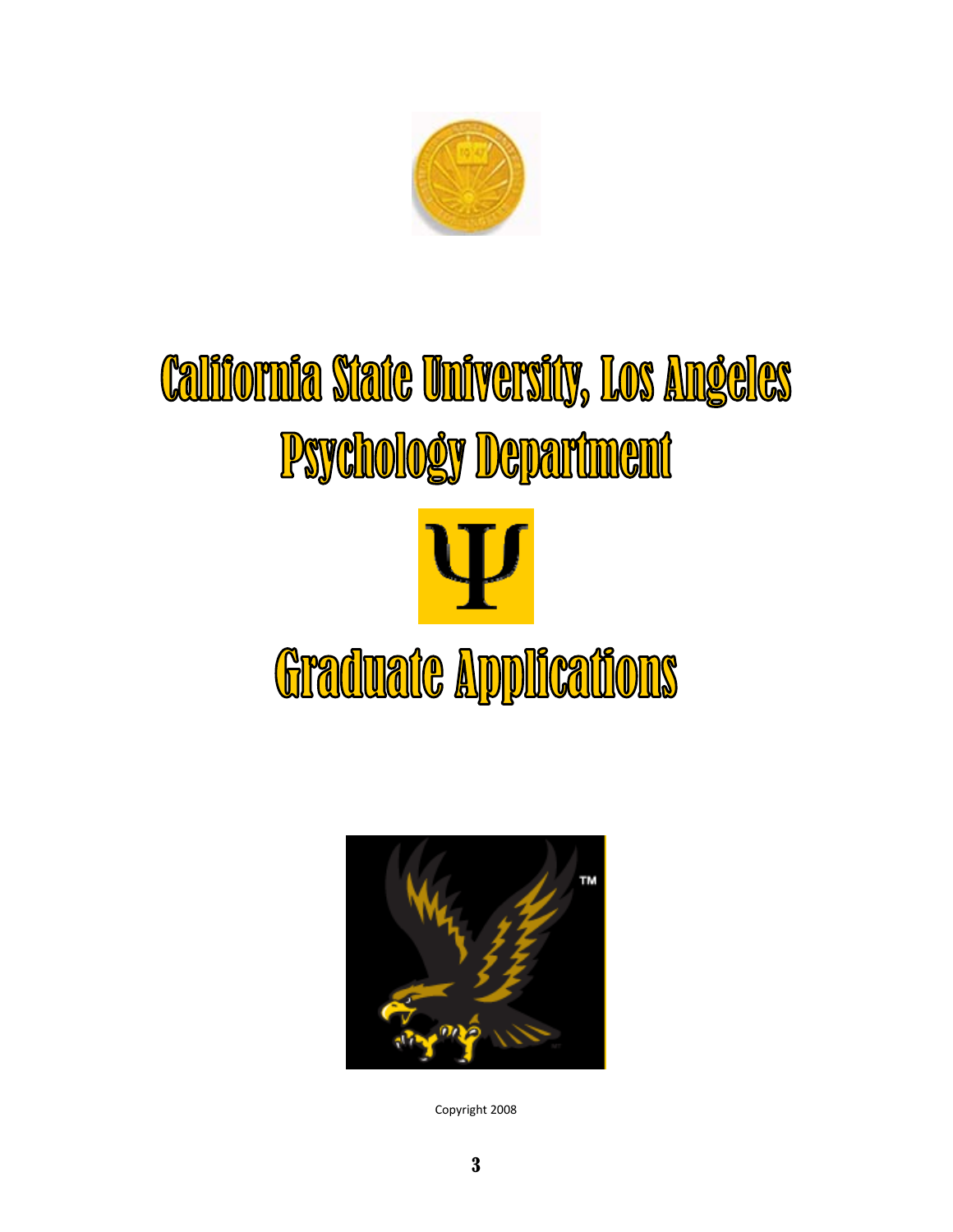# **TABLE OF CONTENTS**

| <b>1.0 ADMISSION TO GRADUATE PROGRAMS IN PSYCHOLOGY</b>                         | 7  |
|---------------------------------------------------------------------------------|----|
| <b>2.0 STUDENTS WHOSE BACCALAUREATE IS NOT IN PSYCHOLOGY</b>                    | 8  |
| 3.0 FACULTY MEMBERS AND THEIR AREAS OF INTEREST                                 | 9  |
| <b>4.0 MASTER OF ARTS DEGREE</b>                                                | 9  |
| <b>5.0 MASTER OF SCIENCE DEGREE:</b><br><b>MARRIAGE, FAMILY THERAPY OPTION</b>  | 12 |
| <b>6.0 MASTER OF SCIENCE DEGREE: FORENSIC PSYCHOLOGY OPTION</b>                 | 13 |
| <b>7.0 MASTER OF SCIENCE DEGREE:</b><br><b>APPLIED BEHAVIOR ANALYSIS OPTION</b> | 14 |
| <b>8.0 APPLICATIONS</b>                                                         | 15 |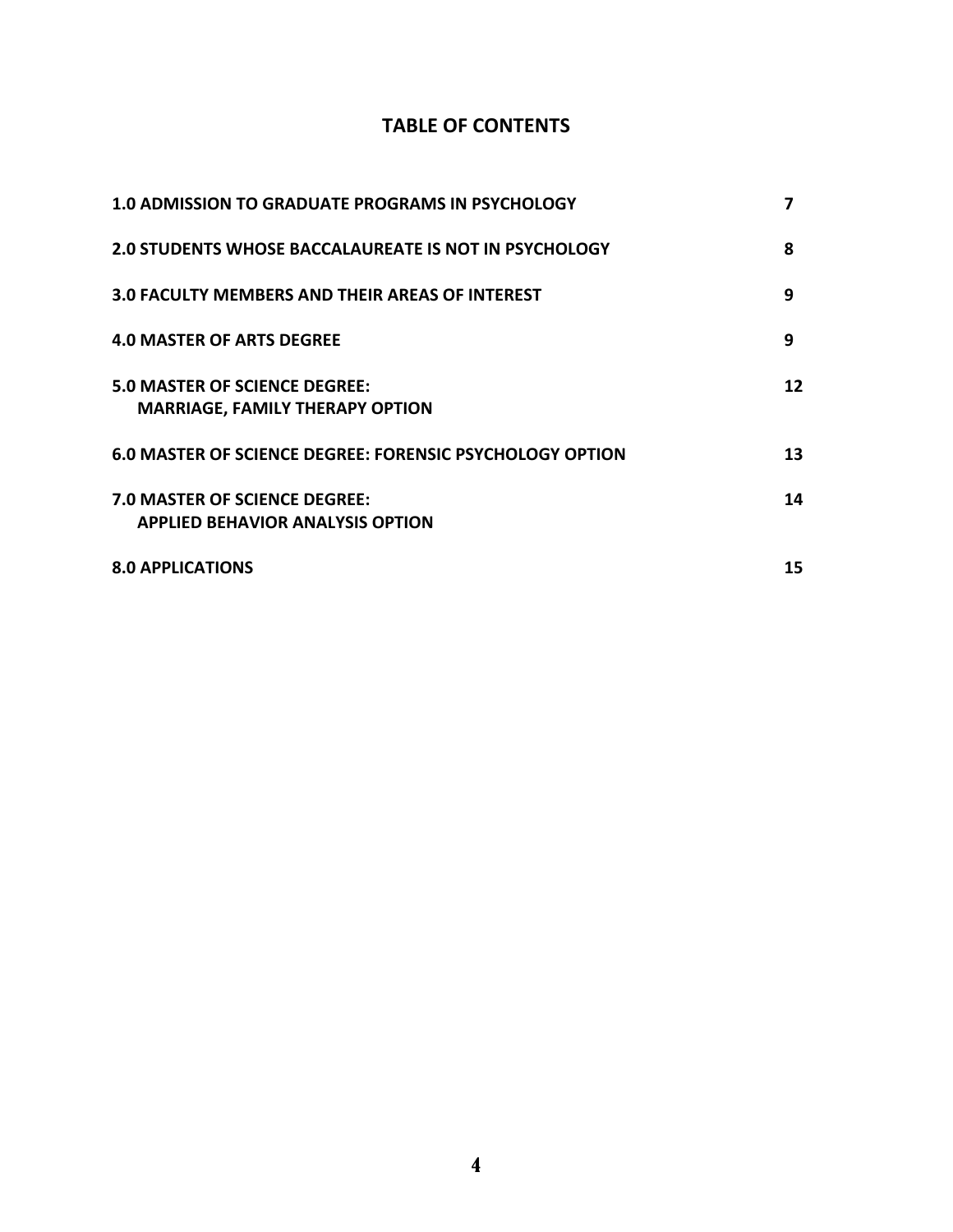

# CALIFORNIA STATE UNIVERSITY, LOS ANGELES

COLLEGE OF NATURAL AND SOCIAL SCIENCES Department of Psychology

Dear Applicant:

Thank you for inquiring into the Psychology Master's degree programs at California State University, Los Angeles. We appreciate your interest in considering our institution to continue your education. This Handbook contains basic information on our graduate programs and procedures helpful in guiding you to successfully realize your academic goals. We hope that your academic career at CSLA will offer you many new intellectual challenges and rewards in the pursuit of your personal goals.

In addition to a variety of formal academic experiences available in psychology classes Psi Chi, our chapter of the national psychology organization and the Psychology Club provides students with a number of activities that should be of interest to you. You can find out about these opportunities and other department activities by inquiring at the Psychology office, King Hall, Room C3104 or visiting us at our webpage at <http://www.calstatela.edu/academic/psych/html/deptmenu.htm>

The careful planning of your academic program is an important first step toward ensuring your success at California State University, Los Angeles. Once accepted into the University and the Psychology Department we suggest you meet with your mentor to help plan your academic program. The quarterly deadlines for application to the university are listed in the University catalog. Departmental applications for fall admittance are due no later than February  $1<sup>st</sup>$  for the Applied Behavior Analysis option, April  $1<sup>st</sup>$ for the Forensic option, April  $10^{th}$  for the Master of Arts option, and February  $1^{st}$  for the Marriage and Family Therapy option.

Sincerely, Fary M. Cachelin, Ph.D. Chair, Department of Psychology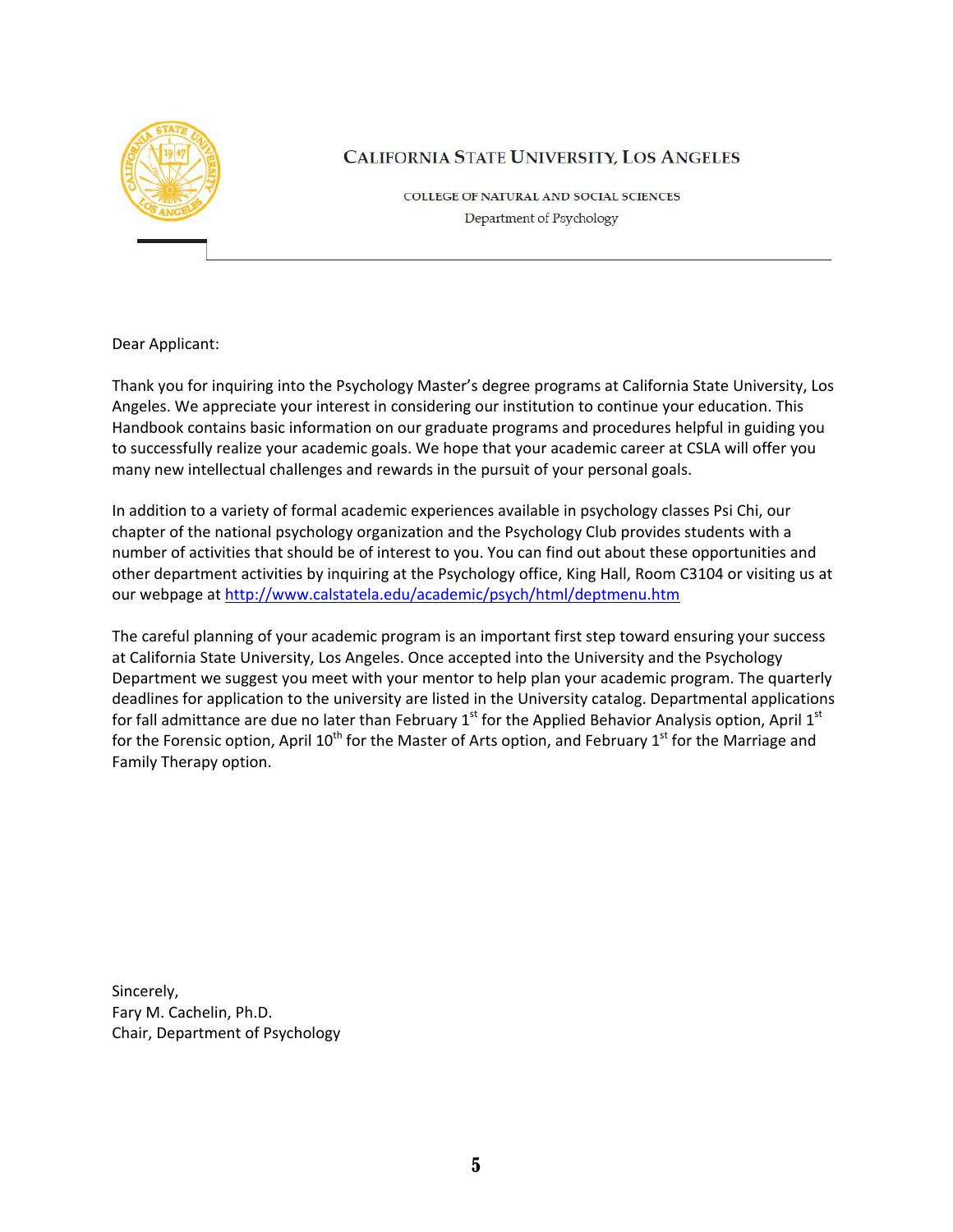# **Application Checklist**

Your application is complete when:

### **The University Receives:**

- $\Box$  Your application for graduate school. To apply to the university, please apply online at: <http://csumentor.org/>
- $\Box$  Two copies of all official transcripts from each institution attended.
- $\Box$  Please mail all documents to:

CSULA Admissions Office 5151 State University Dr. Los Angeles, CA. 90032

### **The Psychology Department Receives:**

- $\Box$  The departmental application for a Master's program.
- □ Statement of purpose.
- $\Box$  Three letters of recommendation (with student recommendation form if applicable).
- $\Box$  Official transcripts from each institution.
- **Please mail all documents to:**

CSULA Psychology Department ATTN: Claudia Chan 5151 State University Dr. Los Angeles, CA. 90032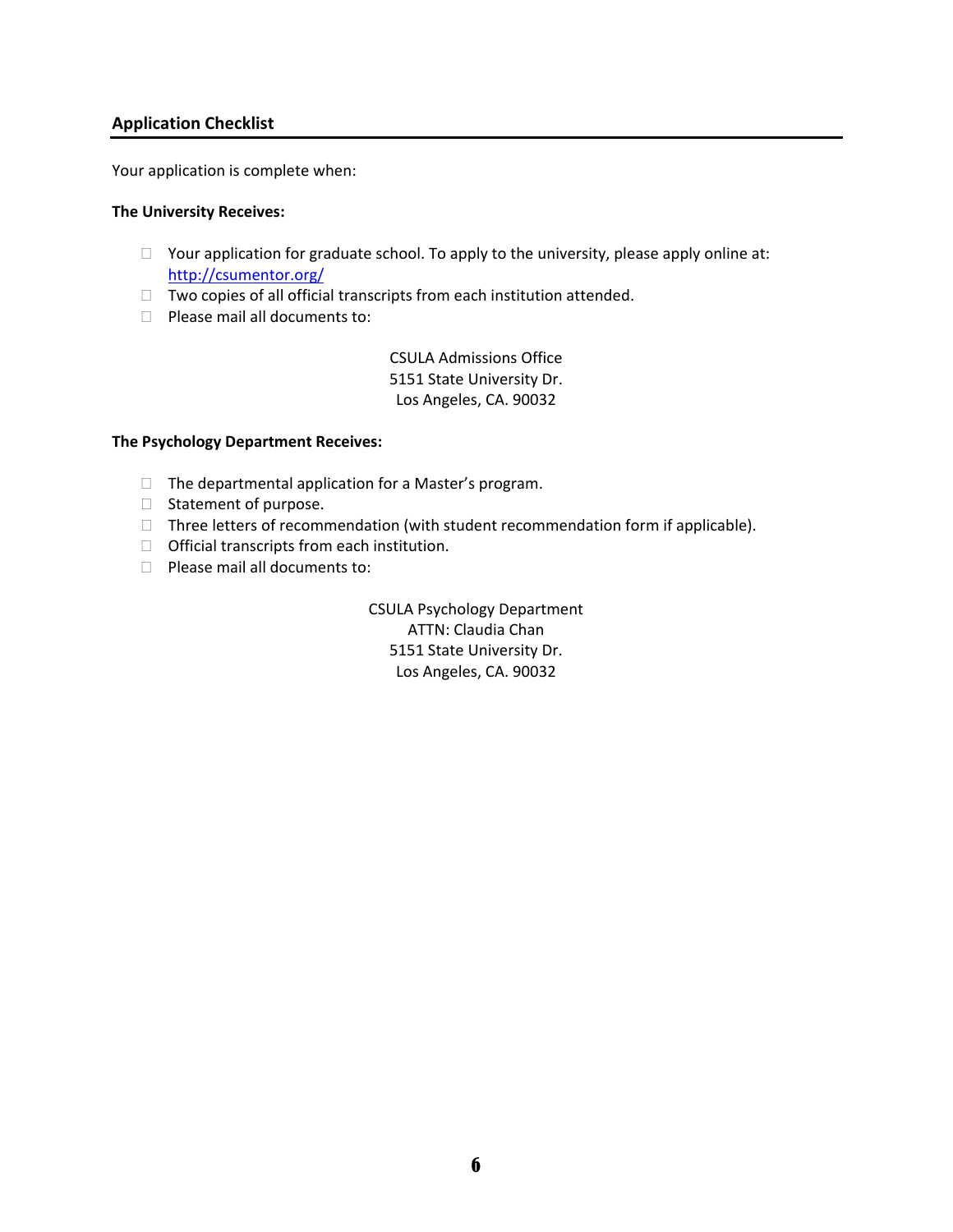# **1.0 INTRODUCTION TO GRADUATE PROGRAMS**

The Department of Psychology offers a Master of Arts degree. The department also offers a Masters of Science degree with options in Applied Behavior Analysis (ABA), Forensic Psychology and Marriage and Family Therapy (MFT).

### **1.0 ADMISSION TO GRADUATE PROGRAMS IN PSYCHOLOGY**

- **1.1.** Persons applying for entry into the graduate program in psychology must submit an application online to the university [\(www.csumentor.org](http://www.csumentor.org/)) and also submit a paper application to the psychology department (see section 8.0). Application forms for the University may be obtained from the Admissions Office (SA101), a community college or another California State University.
- **1.2.** The Psychology Department application form should be returned to King Hall, C3104 with transcripts of all previous academic work.
- **1.3.** Entering students must have an undergraduate degree in Psychology or its equivalent from an accredited institution and have achieved a grade point average (GPA) of 2.75 or above in the last 90 units of undergraduate work at an accredited institution.
- **1.4.** Foreign students must apply to and be accepted by the University before they can apply to the Psychology Department. Further information can be obtained by contacting the International Student Services (Administration Room 127, (323) 343‐3170).
- **1.5.** Special Action Admission. Students who wish to enter the psychology department and do not meet the requirement of admission with a GPA of 3.0 or higher must petition the department's Graduate Studies Committee for a Special Action admission. Students are required to accompany their petition to the Committee with the following materials:
	- **1.5.a.** Record of passing the Writing Proficiency Examination (WPE) required of all CSLA post baccalaureate students.
	- **1.5.b.** A letter of intent specifying their goals and the rationale for considering their admission to the department, including what circumstances have improved their potential as a graduate student beyond previous performance.
	- **1.5.c.** Three (3) letters of recommendation from professional sources which are familiar with their academic ability or general performance indicative of ability to succeed in an academic setting.
	- 1.5.d. A letter of support from a department mentor.

Upon receipt of this information, and not before, the Graduate Studies Committee will review their petition. If acted upon favorably, the Committee will assign a minimum of 16 units of upper division qualifying coursework to be completed with a 3.0 GPA before beginning the official Master's degree program (see Classified Standing, Sec. 8). The student should apply for Special Action at least one quarter before they expect to apply credit for this qualifying coursework.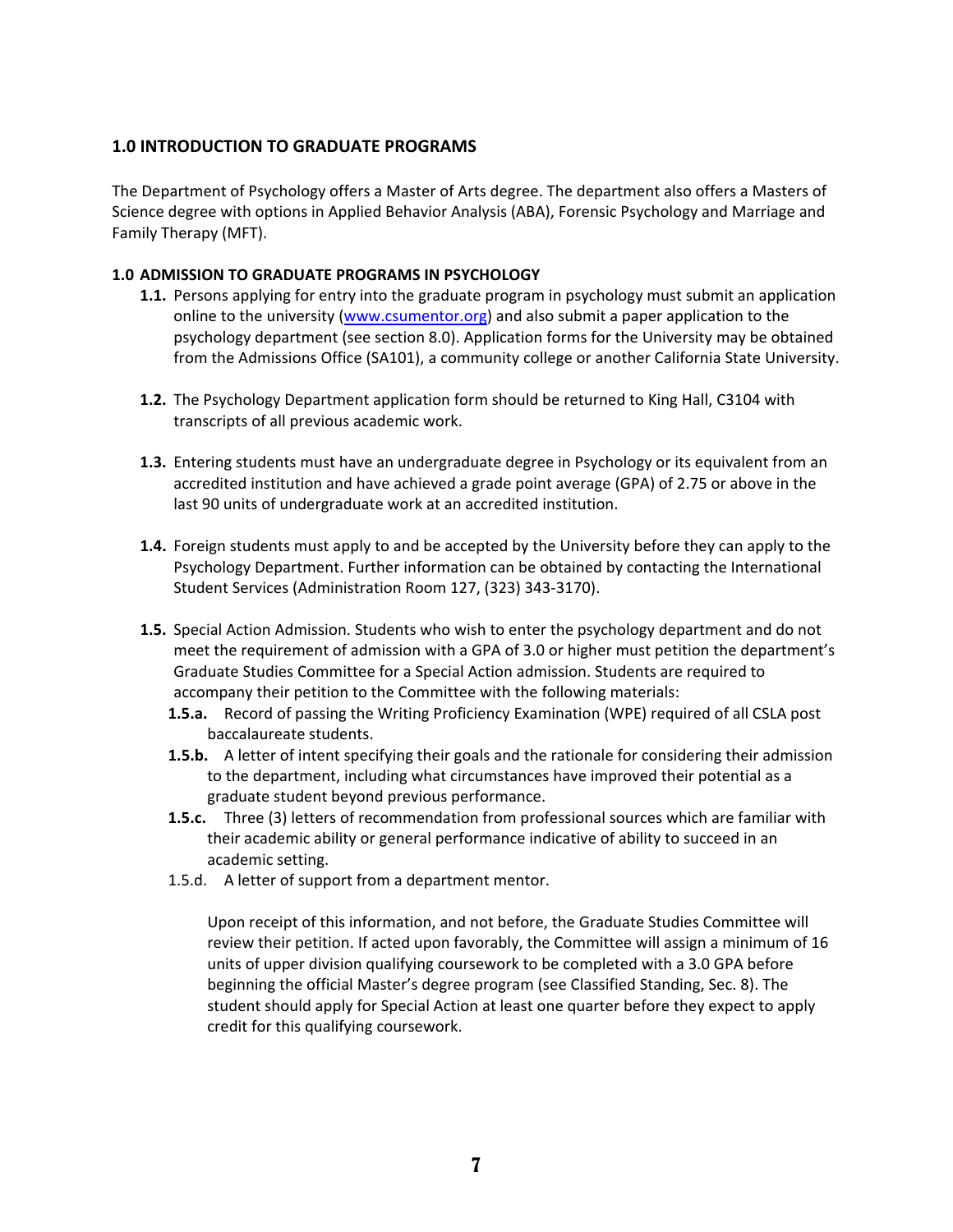# **2.0 STUDENTS WHOSE BACCALAUREATE IS NOT IN PSYCHOLOGY**

**2.1.** Students who do not have a bachelor's degree in Psychology at the time of admission must complete 31‐36 units with a GPA of 3.0 or higher. Specifically, the following prerequisites (or their equivalents) must be completed before beginning the Masters program. Whenever possible, credit will be given for equivalent course work taken elsewhere. Please note: coursework taken at a community college does not apply to upper division psychology requirements (courses MUST be upper division level).

# **A. ALL of the Following: Class Name Units PSY 202 Descriptive Statistics in Psychology 5 PSY 302 Inferential Statistics in Psychology 5 PSY 304 Research Methods in Psychology 6 PSY 308 Theories and Systems 4 B. Two of the Following: PSY 410A Abnormal Psychology A 4 PSY 410B Abnormal Psychology B 4 PSY 412A Psychology of Human Development: Infancy and Childhood 4 PSY 412B Psychology of Human Development: Adolescence and Young Adulthood 4 PSY 418A Introduction to Theories of Personality 4**

**C. Two of the Following:**

| <b>PSY 401</b> | <b>Physiological Psychology</b>            |   |
|----------------|--------------------------------------------|---|
| <b>PSY 421</b> | <b>Psychology of Learning and Behavior</b> | 4 |
| <b>PSY 422</b> | <b>Social Psychology</b>                   | 4 |
| <b>PSY 423</b> | <b>Motivation and Emotion</b>              | 4 |
| <b>PSY 424</b> | <b>Cognitive Psychology</b>                | 4 |
| <b>PSY 425</b> | <b>Sensation and Perception</b>            | 4 |
| <b>PSY 433</b> | <b>Psychology of Cognitive Development</b> | 4 |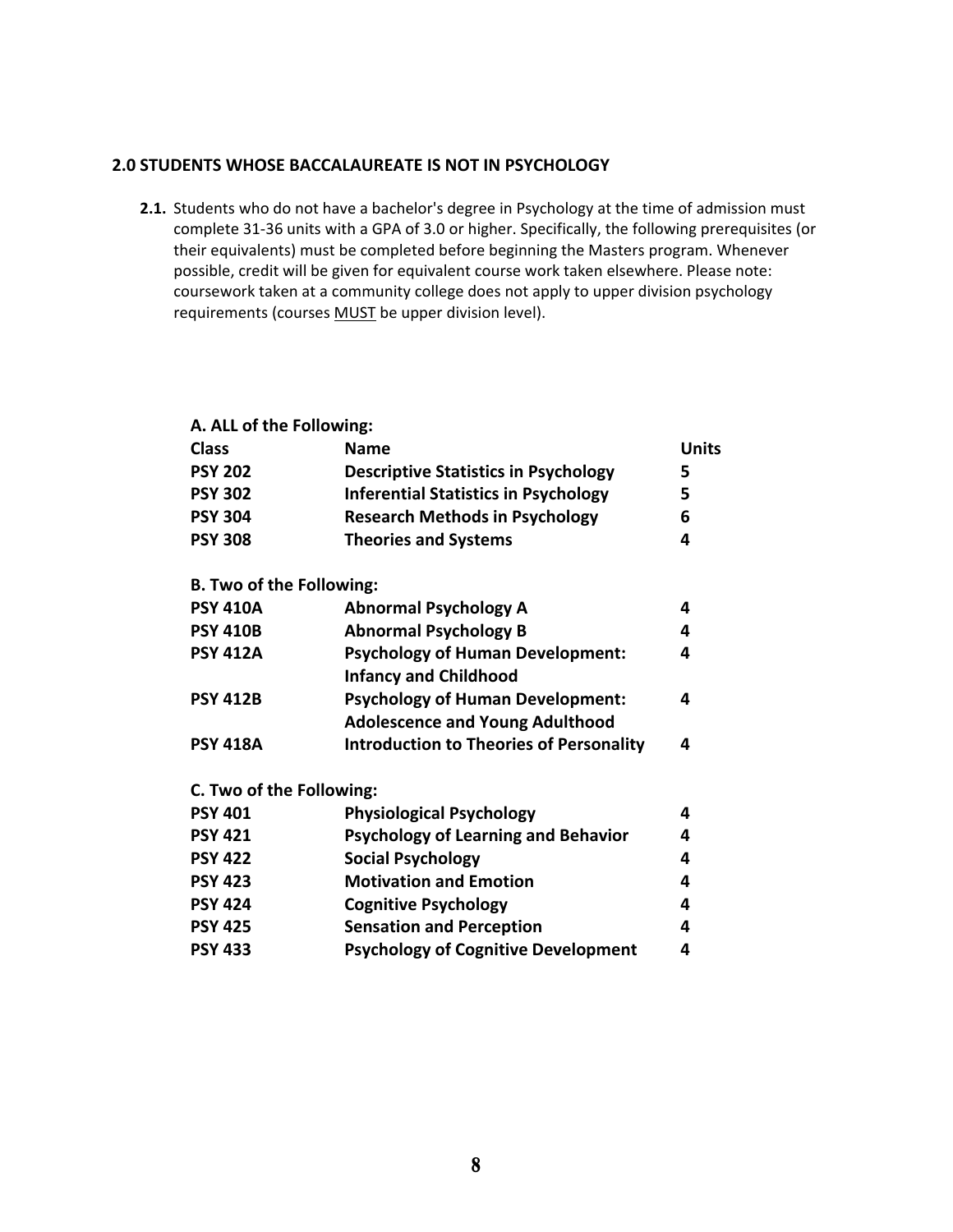# **3.0 FACULTY MEMBERS AND THEIR AREAS OF INTEREST**

Theodore S. Bell (tbell2@calstatela.edu) Teaches cognition, language, sensation and perception; Quantitative methods.

Fary Cachelin (fcachel@calstatela.edu) Teaches developmental psychology, behavior disorders in children, experimental psychology, personality psychology and introductory psychology. Research interests in clinical psychology with particular emphasis on eating disorders and developmental psychopathology.

Desdemona Cardoza (dcardoz@calstatela.edu) Teaches courses in women's issues in Psychology. Research focuses on symbolic racism, psychosocial predictors of achievement among Latino college students, and issues related to sexual harassment.

Ramani Durvasula (rdurvas@calstatela.edu) Teaching interests include abnormal, clinical and health psychology. Research interests have focused on psychopathology, substance use and sexual risk in persons living with HIV and AIDS.

Mitchell Eisen (meisen@calstatela.edu) Teaching interests include introductory psychology, personality psychology, psychopathology, learning and memory, personality assessment and family therapy. Research focuses on impact of trauma and stress on abused children, memory and suggestibility and coping strategies of maltreated children.

Joel Ellwanger (jellwan@calstatela.edu) Teaches undergraduate and graduate level courses in physiological psychology and statistics. Research interests include cognitive neuroscience, including the study of attention and memory through the use of physiological indices of cognition.

Gaithri Fernando (gfernan2@calstatela.edu) Teaching interests include abnormal psychology and clinical psychology, personality, and developmental psychopathology, as well as clinical and neuropsychological assessment. Primary interests are in posttraumatic stress in the context of war and extreme traumas such as torture, bomb blasts, and assassination attempts.

Alicia Izquierdo‐Edler (aizquie@exchange.calstatela.edu) Teaches experimental research methods, physiological psychology, and motivation and emotion. Primary interests are cognitive and behavioral neuroscience and animal models of decision‐making and reward‐related processes.

Robert Kenninson (rkennin@exchange.calstatela.edu) Teaches cognitive psychology. Kimberly King (kking3@calstatela.edu) Teaches courses in clinical, abnormal psychology, introductory psychology, psychology of prejudice, and other special topics in psychology related to ethnicity, class and gender. Research centers on individual and environmental differences that influence how people perceive and cope with discrimination.

Eric Kohatsu (ekohats@calstatela.edu) Teaches courses in research methods, clinical/counseling,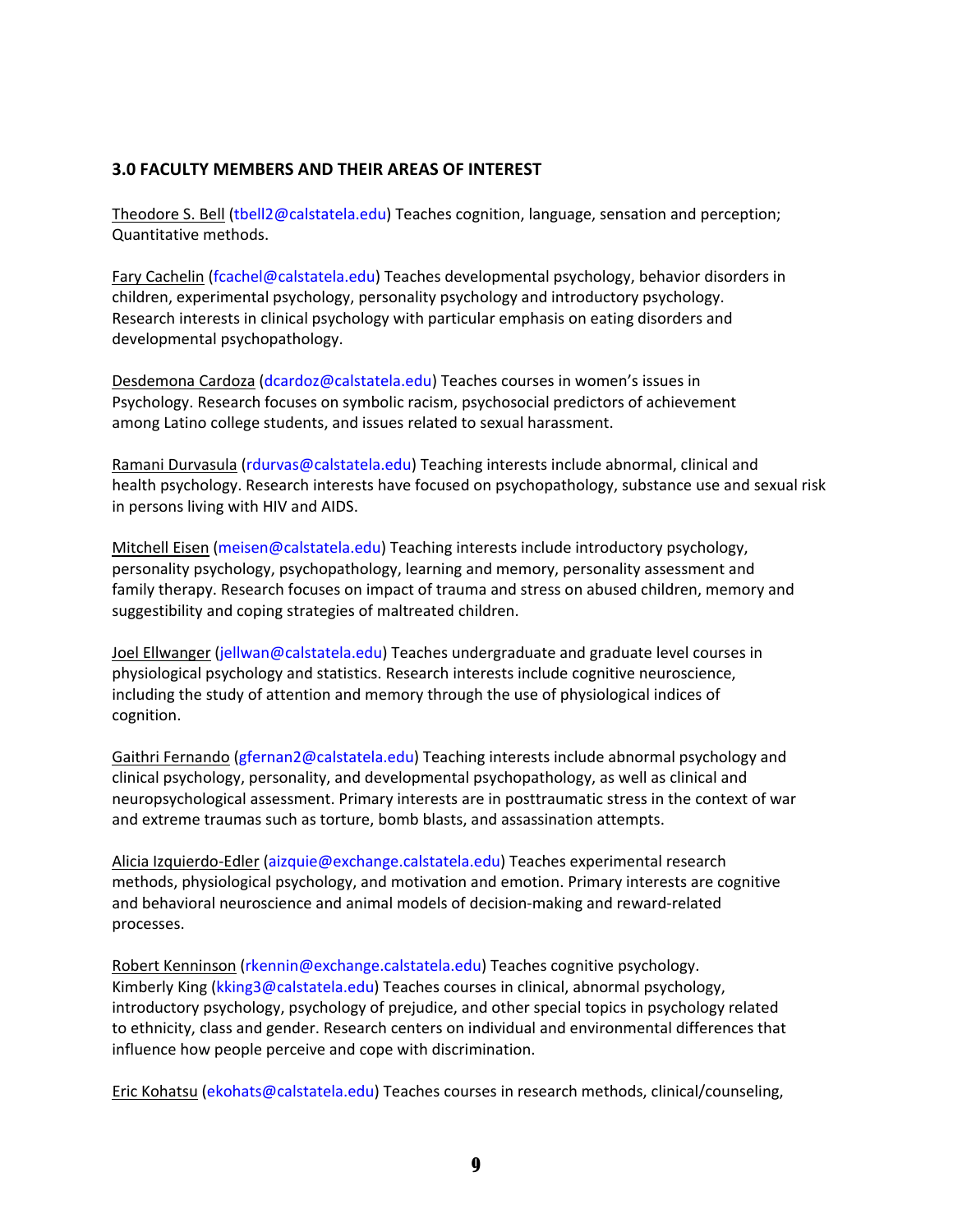human sexuality, cross‐cultural psychology. Asian American psychology and cultural issues in mental health. Research focuses on racial identity issues, race relations, and the psychosocial effects of racism.

Brigitte Matthies (bmatthi@calstatela.edu) Teaches individual therapy, family therapy and abnormal psychology,and supervises MFT students in the psychology clinic. Research interests include phobias, acceptance of models of psychotherapy, diversity in interpersonal relationships, child and adolescent fitness, and assessment of personality and mood disorders

Pamela Regan (pcregan@earthlink.net) Teaches social psychology and univariate and multivariate statistics. Research focuses on interpersonal attraction, gender, and sexuality.

Heidi R. Riggio (hriggio@exchange.calstatela.edu) Teaches social psychology, statistics and Theories of personality.

Henry Schlinger (hshclin@calstatela.edu) Teaches courses related to the M. S. degree in Psychology, Applied Behavior Analysis option, as well as Introductory Psychology and History and Systems of Psychology. His research interests include basic learning processes, schedules of reinforcement, conceptual issues in behavior analysis and psychology, rule‐governed behavior, and verbal behavior.

Daniel Shabani [\(bshaban@exchange.calstatela.edu](mailto:bshaban@exchange.calstatela.edu)) Teaches courses related to the M. S. degree in Psychology, Applied Behavior Analysis option. His research interests are in the area of autism and related developmental disabilities.

Munyi Shea [\(mshea@exchange.calstatela.edu](mailto:mshea@exchange.calstatela.edu)) Teaches courses related to multicultural psychology, social psychology, counseling and psychotherapy. Her research interests are organized around (1) examining sociocultural influences on behaviors and psychological experiences of undeserved groups; (2) developing and conducting outcome research on culturally appropriate interventions.

Doug Stenstrom ([dstenst@exchange.calstatela.edu](mailto:dstenst@exchange.calstatela.edu))Teaches courses related to social psychology, psychology and the law, violence and aggression, forensic psychology and statistics and research methods.

Kaveri Subrahmanyam (ksubrah@calstatela.edu) Teaches courses in introductory psychology, life span development, developmental psychology, cognitive development, adolescent development, and intro statistics. Research focuses on youth and digital media such as the Internet (e.g., MySpace, Facebook), and Spanish‐speakers' learning of English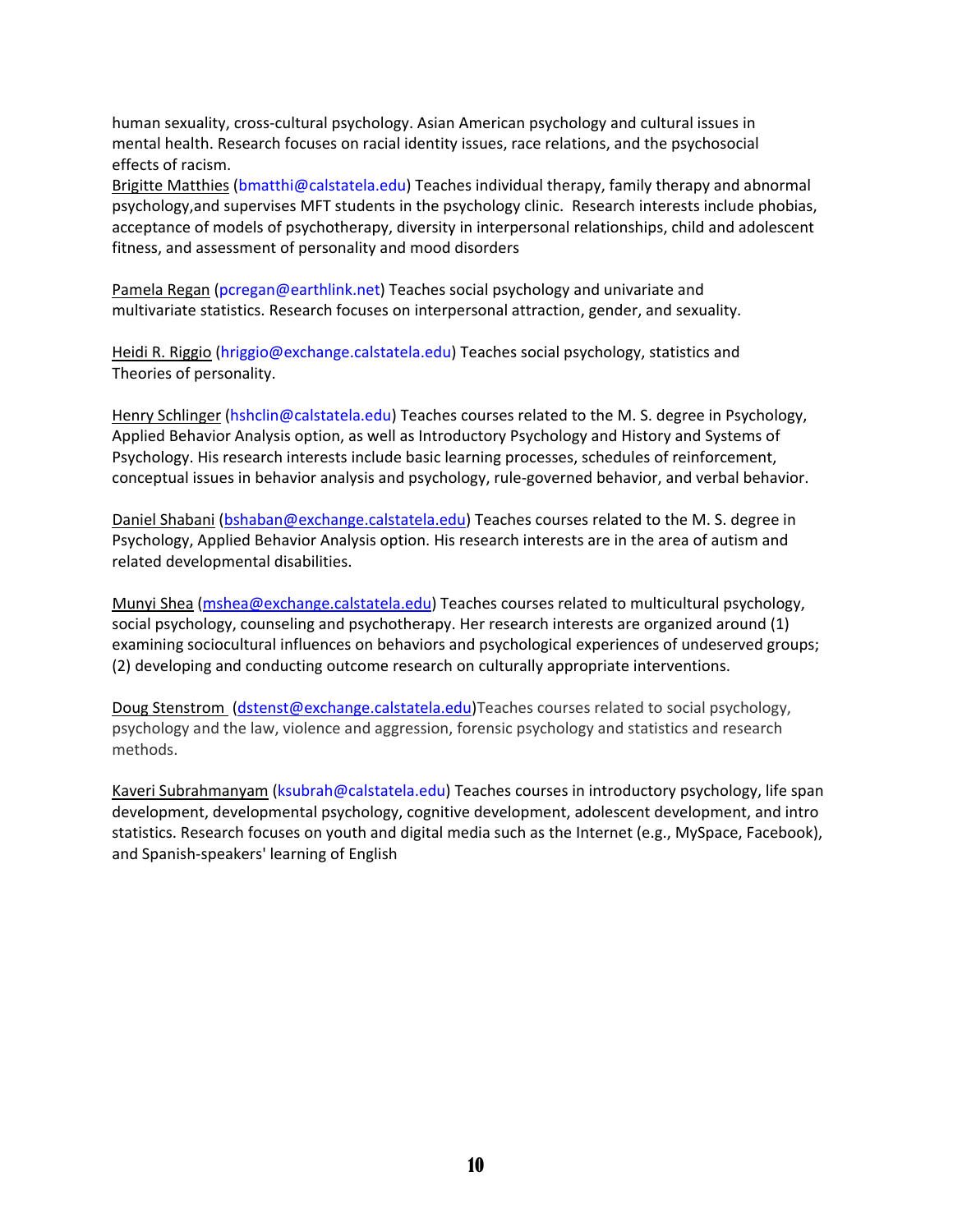### **DESCRIPTIONS OF PROGRAMS**

### **4.0 MASTER OF ARTS DEGREE**

### **4.1. The Master degree program:**

Acceptance into the graduate program is a two‐step process that begins with application for acceptance to the University. Persons applying for entry into the graduate program in psychology must first be admitted to the University. Application forms for the University may be obtained from a major library, community college, another California State University or on‐ line at the CSLA homepage. The Psychology Department offers a mentor‐based graduate Masters of Arts degree program. Students are encouraged to contact a faculty member in the area of research in which they are interested before applying to the University. Positions in the department are limited and acceptance into the program depends on students finding someone on the faculty who will agree to serve as a mentor. Acceptance by a faculty member as a mentor is required for admission to the department (See Application Form). The Master of Arts degree in psychology is a rigorous program designed to develop research and conceptual skills for students whose primary interest is in continuing their education in a doctoral program. A key feature of the program is a close mentoring relationship with a faculty member who oversees the student's progress toward his or her individual research goals.

### **4.2. Application process:**

Students will need to submit an application by April 10th of any given year for consideration for the following September. Students are responsible for providing all materials to accompany their application and only complete applications will be processed. Applicants will be notified of their status following their submission. In addition to materials required for admission to the University, students will need to submit (a) three letters of recommendation (include student recommendation form), (b) a statement of purpose, and (c) application form for the Masters of Arts degree. (See Section 13.0) Students are required to have a grade point average (GPA) of 2.75 to be eligible for the Masters of Arts degree program. Students with a GPA below 2.75 will not be considered.

### **4.3. Mentoring:**

Students who are admitted to the graduate program will be assigned to a mentor, for advisement and program planning. The mentor supervises the student's completion of the program. Students' specific requirements to meet individual academic needs are developed in conjunction with the mentor.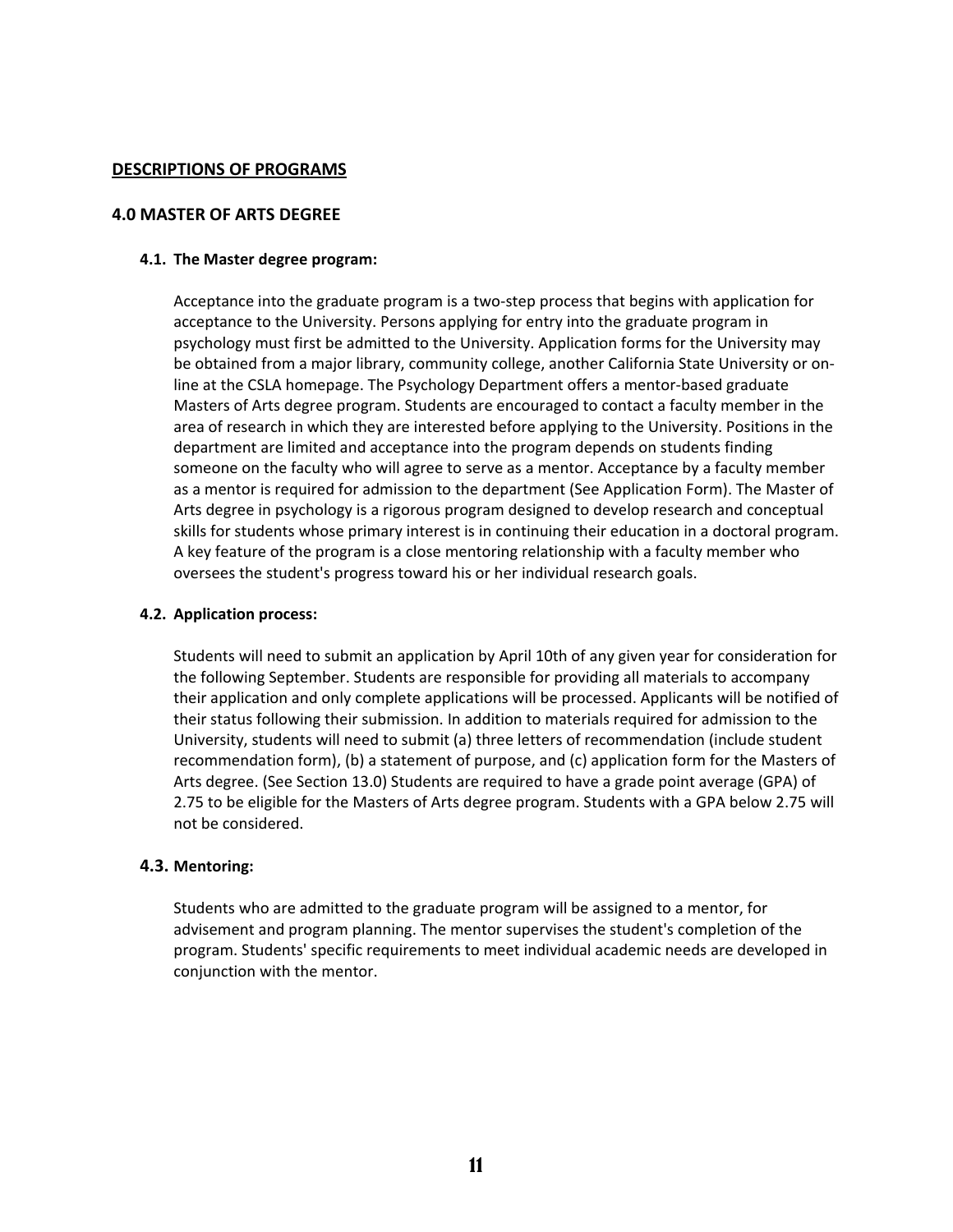# **5.0 MASTER OF SCIENCE DEGREE: MARRIAGE AND FAMILY THERAPY OPTION**

### **5.1. The MFT program:**

This program meets the educational requirements for state licensure as a Marriage and Family Therapist as set forth by the State of California. Our program is designed to be completed in a minimum of two years. However, the applicant should be aware that before being eligible to sit for the State licensing examination a candidate for the MFT license must acquire 3,000 hours of acceptable supervised experience in a state approved settings in addition to completing the educational requirements. Of the entire 3,000 hours of required supervised experience, the State requires that a minimum of 1,700 hours be acquired after receipt of the Master's Degree with an option in Marriage and Family Therapy. Further, no credit can be given for experience gathered prior to enrollment in an acceptable MFT educational program. Credit towards the pre‐master's degree hours may be gained through participation in the courses on Directed Clinical Practice, PSY 585. Additionally, the State prescribes that the total 3,000 hours of acceptable supervised experience may not be accrued in less than 104 weeks (two complete years). Therefore, the applicant who looks forward to MFT licensure must anticipate a commitment of three and one half to four years from entry into this program to eligibility to sit for the State licensing examination. The Psychology Department admits a maximum of 15 new students a year to our MFT program. Admission is in the Fall Quarter only. The MFT Program of the CSULA Psychology Department is responsive to cultural diversity. We are committed to sensitivity and equity in education and service to members of all groups. It is expected that students accepted to the program will share this commitment.

### **5.2. Application Process:**

An applicant to this program must apply to both the Psychology Department MFT program and to the Graduate Division of California State University, Los Angeles. The applicant should be aware that Department and University deadlines are not identical. Students choosing this option should first apply to the Department (See Section 12.0) and once accepted, then apply to the University. ACCEPTANCE BY THE UNIVERSITY DOES NOT GUARANTEE ACCEPTANCE BY THE PSYCHOLOGY DEPARTMENT MFT PROGRAM. A completed Departmental Application must be on file in the Psychology Department by February 1st, for consideration for the following Fall Quarter. A completed application includes the following:

**5.2.a.** OFFICIAL transcripts of all undergraduate and graduate work sent directly to the Psychology Department. Additional official transcripts may be required by the University. These transcripts must show evidence of:

**‐**A Baccalaureate degree with a major in Psychology (See Section 3.0 for non‐psychology major requirements)

‐At least a 3.0 grade point average (on a scale of 4) in the last 60 semester or 90 quarter units of academic courses.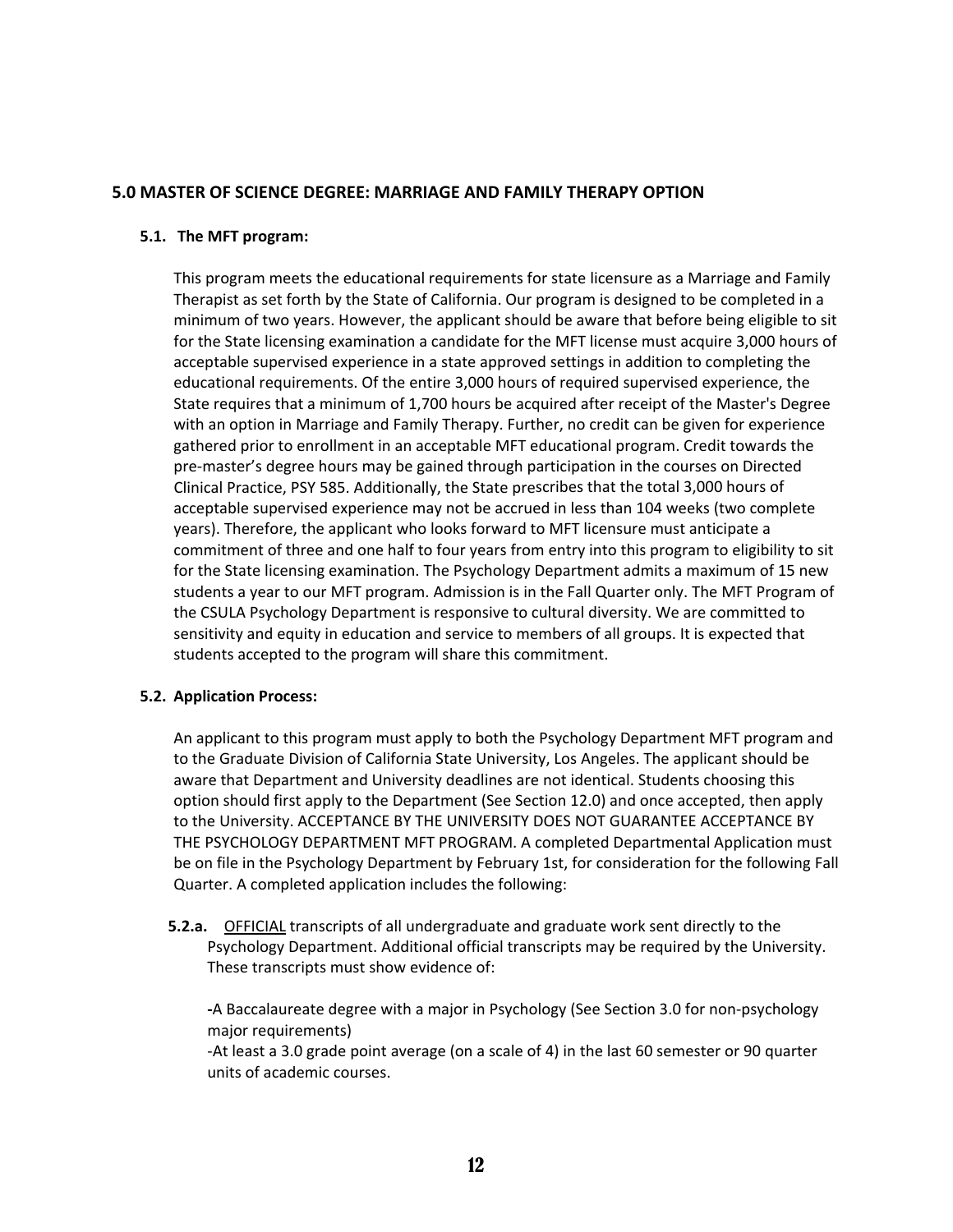- **5.2.b.** THREE LETTERS OF RECOMMENDATION. It is suggested that at least one of these letters come from a professor who can evaluate the applicant's academic strengths and weakness. A letter from someone, such as a supervisor, who can evaluate any counseling or field work experience is also desirable, as is a letter from someone who can comment on the personal attributes of the applicant and his/her suitability for clinical work.
- **5.2.c.** COMPLETED APPLICATION FORM (See Section 13.0) FINAL DETERMINATION OF ACCEPTANCE TO THE MFT PROGRAM will be based on a personal interview with faculty and student members of the Psychology MFT Program. Interviews will be conducted with those applicants (a) whose files are complete by deadline date, and (b) who remain under consideration following evaluation of the materials listed above. The purpose of this interview is to attempt to assess the applicant's maturity, potential strengths and weakness as a clinician, ability to withstand and benefit from personal criticism, and motivation to successfully complete the requirements for an MFT license.

### **6.0 MASTERS OF SCIENCE DEGREE: FORENSIC PSYCHOLOGY OPTION**

### **6.1. The Forensic Psychology program:**

The M.S. in Forensic Psychology option is designed for students whose primary interest is in working or studying in areas of psychology that intersect with the Criminal Justice system. A key feature of the program is a close mentoring relationship with a faculty member who oversees the student's progress toward his or her individual career goals. All students begin their program in the fall quarter and take several core courses together. The program offers an M.S. degree and consists of 52 units of course work, which includes a 9 month practicum where students receive hands on training and on site supervision in a forensic setting related to their individual interests and career goals (e.g., Rape crisis center, Department of Children and Family Services counseling center, the Dependency Courts, the Sheriff's Department, prisons, probation). The program emphasizes theory and research, while providing practical training in the areas of assessment and treatment that will prepare them for their entree to the marketplace after graduation. The course of study is designed to accommodate both students who plan to progress on to doctoral study as well as students who wish to enter the field as Masters level practitioners.

### **6.2. Application Process:**

Students will need to submit an application for the Forensic option by April 1st of any given year for consideration for the following September. Students are responsible for providing all materials to accompany their application and only complete applications will be processed. Applicants will be notified of their status by July 1st following their submission. In addition to materials required for admission to the University, students will need to submit materials for admission to the Forensic Psychology Option through the Department of Psychology.

**6.2.a.** GRADE REQUIREMENT: Students are required to have a Baccalaureate degree with a major in Psychology and a grade point average (GPA) of 3.0 to be eligible for the Forensic Option. Non‐majors in Psychology should refer to Section 2 for further details. Students with a GPA of 2.75 to 3.0 must present evidence that they are committed to and qualified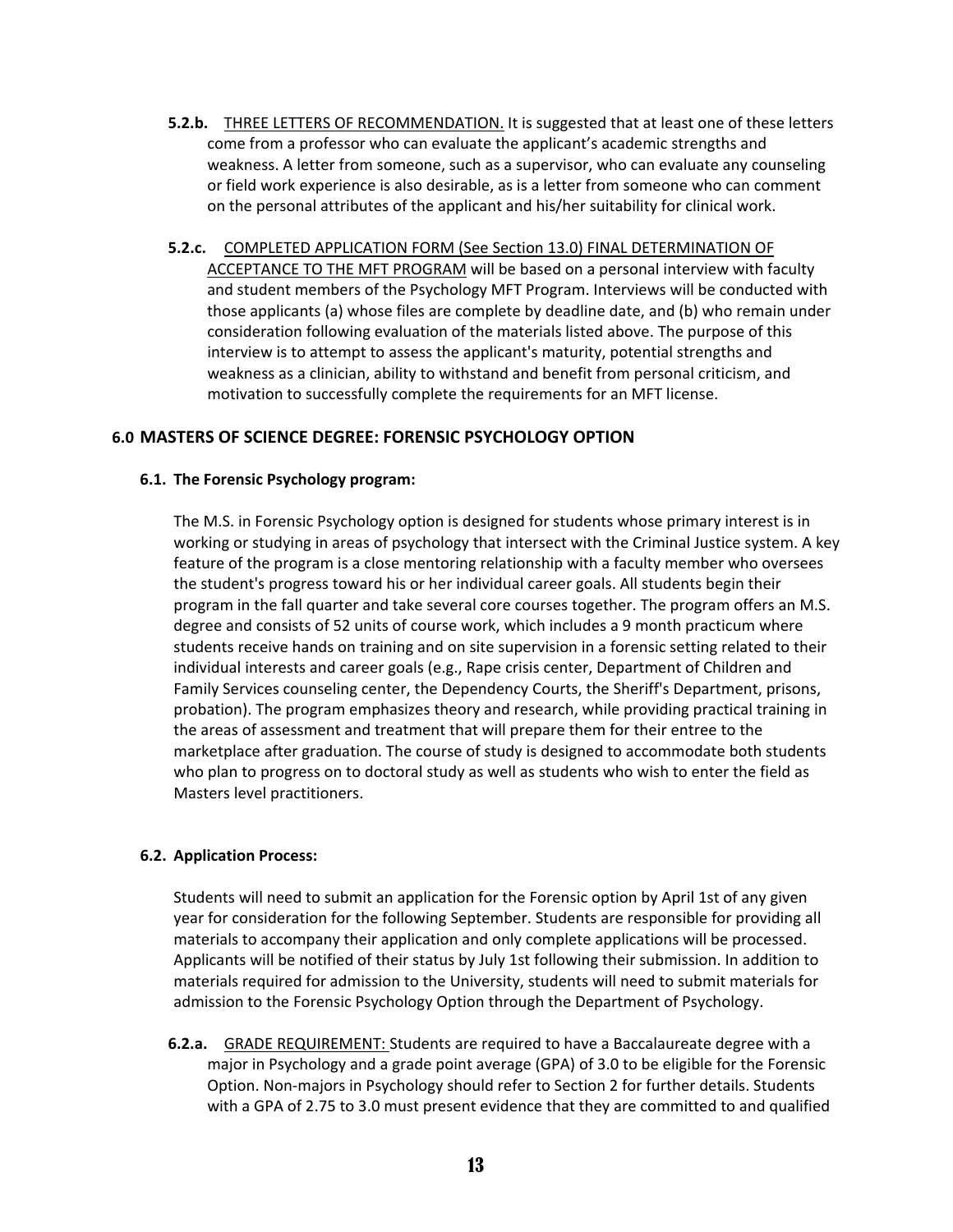**6.2.b.** DOCUMENTATION: To be considered for enrollment in the fall, students will need to forward the following materials to the Psychology Department by April 1st (1) Official transcripts; (2) 3 letters of recommendation (include student recommendation form); and (3) A one to three page statement of career goals and objectives (Double spaced, 12 point font). Students may also submit GRE scores (general and/or subject tests) to support their application, although the GRE is not required for admission to the program. Please note that the University has its own deadlines and requirements independent of the Psychology Department that also must be met to be considered for fall admission.

### **7.0 MASTERS OF SCIENCE DEGREE: APPLIED BEHAVIOR ANALYSIS OPTION**

### **7.1. The Applied Behavior Analysis (ABA) program:**

The ABA program provides comprehensive training in behavior analysis and is designed to prepare students for employment at the master's level or for doctoral study. It is comprised of 55 quarter units, including courses offered by the Department of Psychology and the Division of Special Education and Counseling. Students are expected to develop both a theoretical understanding as well as a mastery of the application of the science of behavior analysis. The program is accredited by the Association for Behavior Analysis International, and it meets the course requirements to sit for the Behavior Analysis Certification Board (BACB) exam.

### 7.2. **Application Process:**

The application must be accompanied by a brief, but complete, letter of intent containing a personal summary of your interest in ABA, your plans for specialization, and any experience you have had. Also, you must request three letters of recommendation (at least two of which are academic) including the student recommendation form and official transcripts from each institution attended need to be submitted along with your application. The deadline for applications to the program is February  $1<sup>st</sup>$  and notification of application status will be made by April 1st.

Final determination of acceptance to the program will be based on a personal interview with the ABA faculty. In addition, students who are accepted will be required to have another interview with the ABA faculty for placement in the required fieldwork component of the program.

### **7.3. Career Planning:**

If you receive notice of acceptance to the program, you will be assigned an advisor who will work with you to prepare a program of study that will result in either a thesis or a comprehensive exam.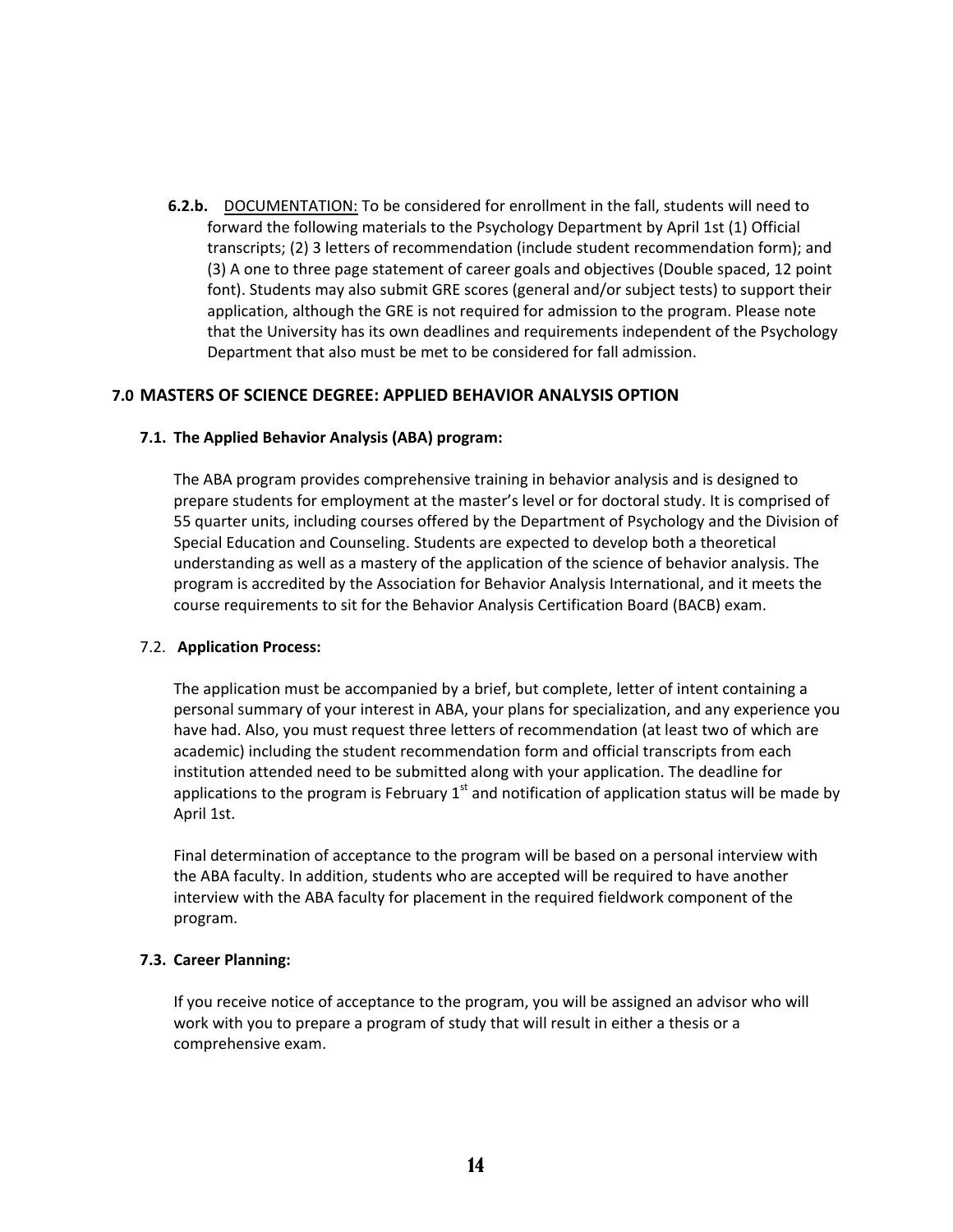# **8.0 APPLICATIONS:**

- **8.1. Master of Art Degree Application Form**
- **8.2. M.S. Forensic Psychology**
- **8.3. M.S. Applied Behavior Analysis**
- **8.4. M.S. Application: Marriage and Family Therapy**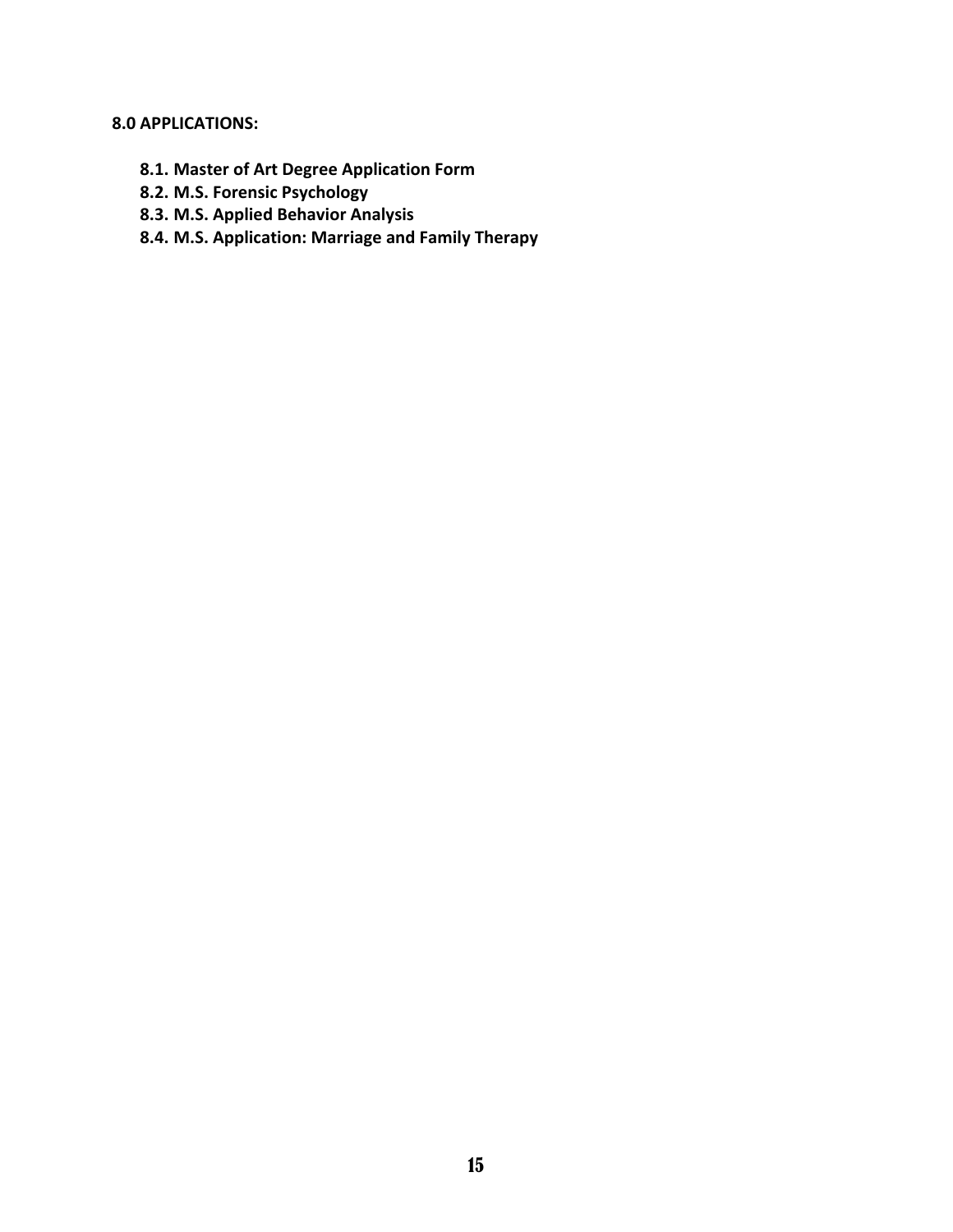

CALIFORNIA STATE UNIVERSITY, LOS ANGELES

COLLEGE OF NATURAL AND SOCIAL SCIENCES Department of Psychology

# **Application Form Masters of Arts Degree Program**

Admission into the Psychology Graduate Program is contingent upon review and acceptance of your application by the Department of Psychology. Submit this application, along with materials listed in the application directly to the Dept. of psychology, Cal State LA, 5151 State University Dr., Los Angeles, CA 90032‐8201. Please print or type legibly.

| Name:                                                                                                     |                                                                                                |       |        |                |                        |  |  |
|-----------------------------------------------------------------------------------------------------------|------------------------------------------------------------------------------------------------|-------|--------|----------------|------------------------|--|--|
|                                                                                                           | First<br>Last                                                                                  |       | Middle |                | <b>Social Security</b> |  |  |
| Mailing Address: Mailing Address:                                                                         |                                                                                                |       |        |                |                        |  |  |
|                                                                                                           | <b>Street</b>                                                                                  |       | City   | State          | Zip Code               |  |  |
| Home Phone: __________________________Cell Phone: ______________________________                          |                                                                                                |       |        |                |                        |  |  |
| Academic Year applying for:                                                                               |                                                                                                |       |        |                |                        |  |  |
|                                                                                                           | Demographic Data (Optional): Age: ____________Gender: ________________ Ethnicity: ____________ |       |        |                |                        |  |  |
|                                                                                                           | Area of Research Interest: National Area of Research Interest:                                 |       |        |                |                        |  |  |
| Educational Background: List undergraduate institution, major area, dates attended and degree<br>awarded. |                                                                                                |       |        |                |                        |  |  |
|                                                                                                           | Institution                                                                                    | Major |        | Dates Attended | Degree Awarded         |  |  |
|                                                                                                           |                                                                                                |       |        |                |                        |  |  |

| ,我们就是一个人的人,我们就是一个人的人,我们就是一个人的人,我们就是一个人的人,我们就是一个人的人,我们就是一个人的人,我们就是一个人的人,我们就是一个人的人 |  |  |
|----------------------------------------------------------------------------------|--|--|
|                                                                                  |  |  |
| the control of the control of the control of the control of                      |  |  |
|                                                                                  |  |  |
|                                                                                  |  |  |

| Undergraduate Grade Point Average:      |          | GPA in major courses: |
|-----------------------------------------|----------|-----------------------|
| Post-baccalaureate Grade Point Average: |          |                       |
| GRE Exam Scores (if taken):             | General: | Subject:              |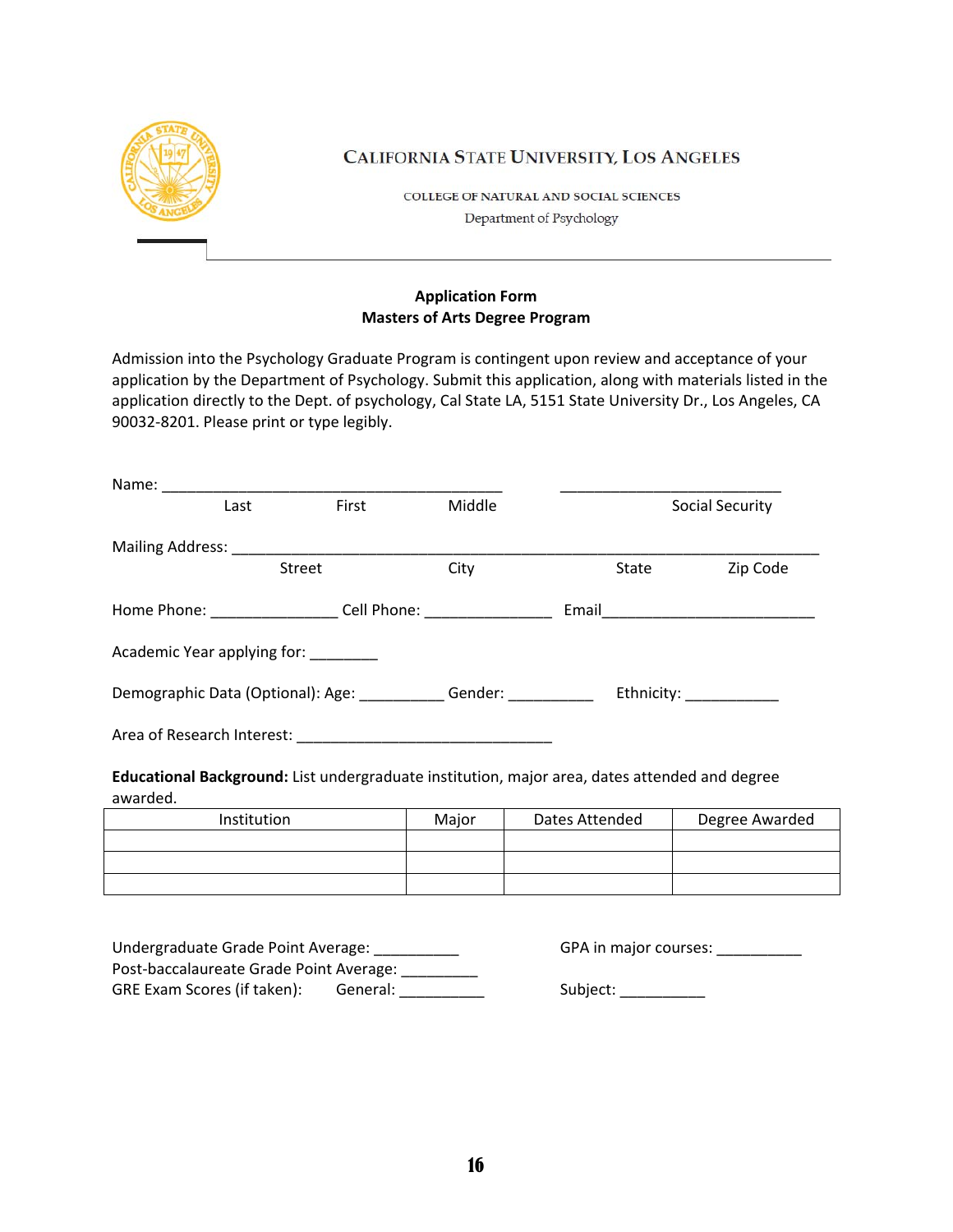# **Work in Progress:** Please list any coursework in which you are currently enrolled.

| Name of Institution: |                      | Term:           |       |
|----------------------|----------------------|-----------------|-------|
| Department           | <b>Course Number</b> | Title of Course | Unit: |
|                      |                      |                 |       |
|                      |                      |                 |       |
|                      |                      |                 |       |
|                      |                      |                 |       |

**Letters of Recommendation:** List the individuals from whom you have requested letters of recommendation.

| Name | Name of Institution | Phone No or Email Address |  |
|------|---------------------|---------------------------|--|
|      |                     |                           |  |
|      |                     |                           |  |
| ર    |                     |                           |  |

**Awards & Distinctions:** Please list academic awards, honors, scholarships, or other distinctions you have received.

**Related Work Experience:** Please list employment related to your graduate education goals.

**Research/ Scholarly Activities:** Please list any publications or research experience you may have relevant to your graduate study, as well as activities or membership in any scholarly or professional organizations.

**Identification of Research Advisor:** In the space below, please indicate the name(s) of any faculty member(s) you have contacted regarding research opportunities. If any have agreed to sponsor you, please indicate.

| Name | Dept/ Institution | How Contacted? | Willing to sponsor | Faculty  |
|------|-------------------|----------------|--------------------|----------|
|      |                   | Appt/ Phone    | research?          | Initials |
|      |                   |                |                    |          |
|      |                   |                |                    |          |
|      |                   |                |                    |          |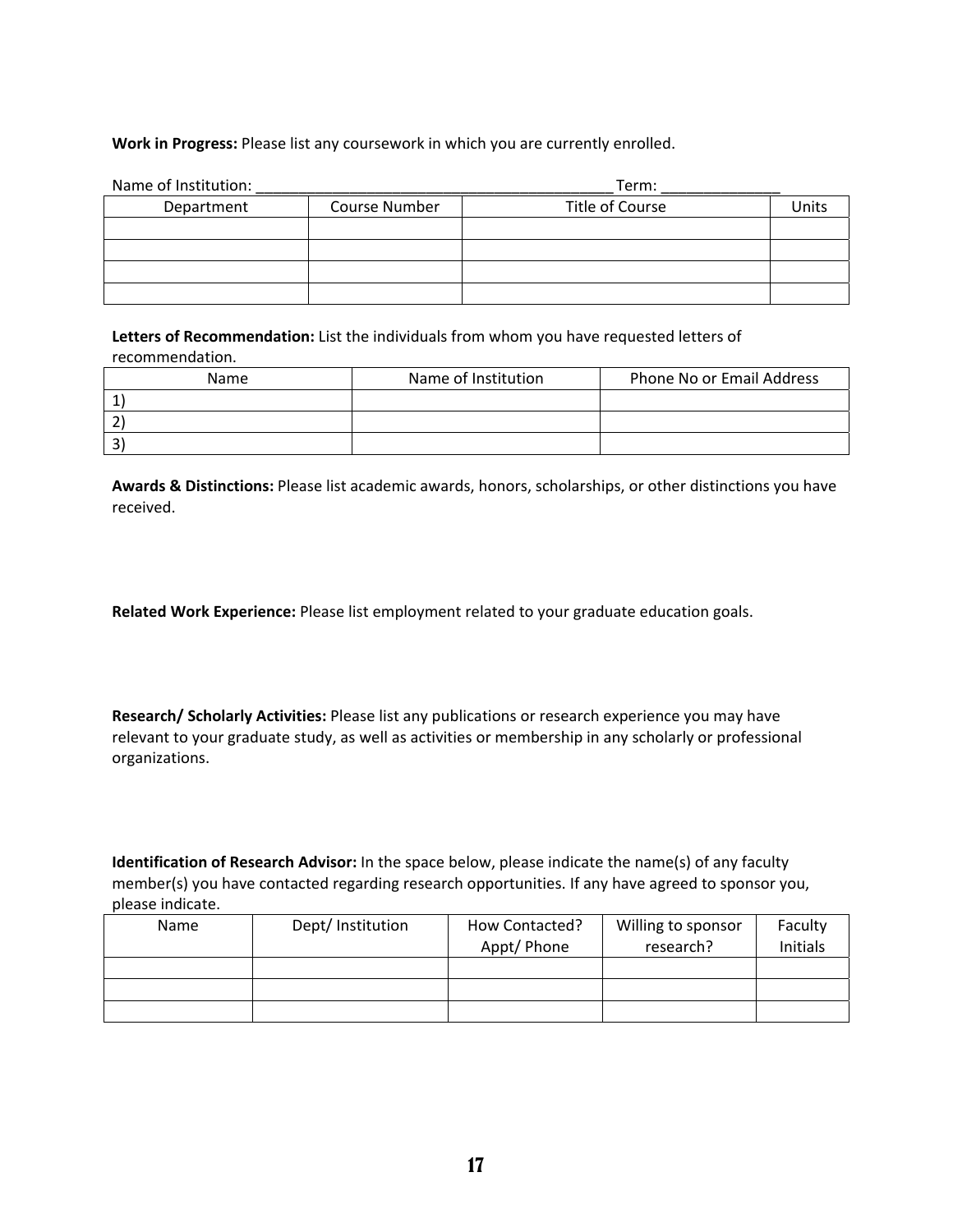### **Submit the following with your application form:**

- 1) Two letters of recommendation from faculty members or others who are familiar with your academic capabilities.
- 2) A statement of purpose of 400 to 500 words (two pages, double spaced, maximum), indicating your reasons for wishing to pursue a research degree, your particular areas of interest, and any experience relevant to your goals and interests. If you have identified a particular faculty member as a possible mentor, indicate this in your letter. (Note that this does not guarantee working with this faculty member.)
- 3) Students will need to submit an application by April 10th of any given year for consideration for the following September. Students are responsible for providing all materials to accompany their application and only complete applications will be processed. In addition to materials required for admission to the University, students will need to submit (a) Two letters of recommendation, and (b) A statement of purpose.

### **PLEASE READ CAREFULLY BEFORE SIGNING BELOW**

I certify that all answers I have given in the materials I have submitted in application for this position are true and correct and that I have not knowingly withheld any facts or circumstances. I understand that all answers given in my application for graduate admission are subject to verification and that should I be accepted any misrepresentation or omission of facts in this application may be sufficient reason for dismissal from the program.

\_\_\_\_\_\_\_\_\_\_\_\_\_\_\_\_\_\_\_\_ \_\_\_\_\_\_\_\_\_\_\_\_\_\_\_\_\_\_\_\_\_\_\_\_\_ \_\_\_\_\_\_\_\_\_\_\_\_\_\_\_\_\_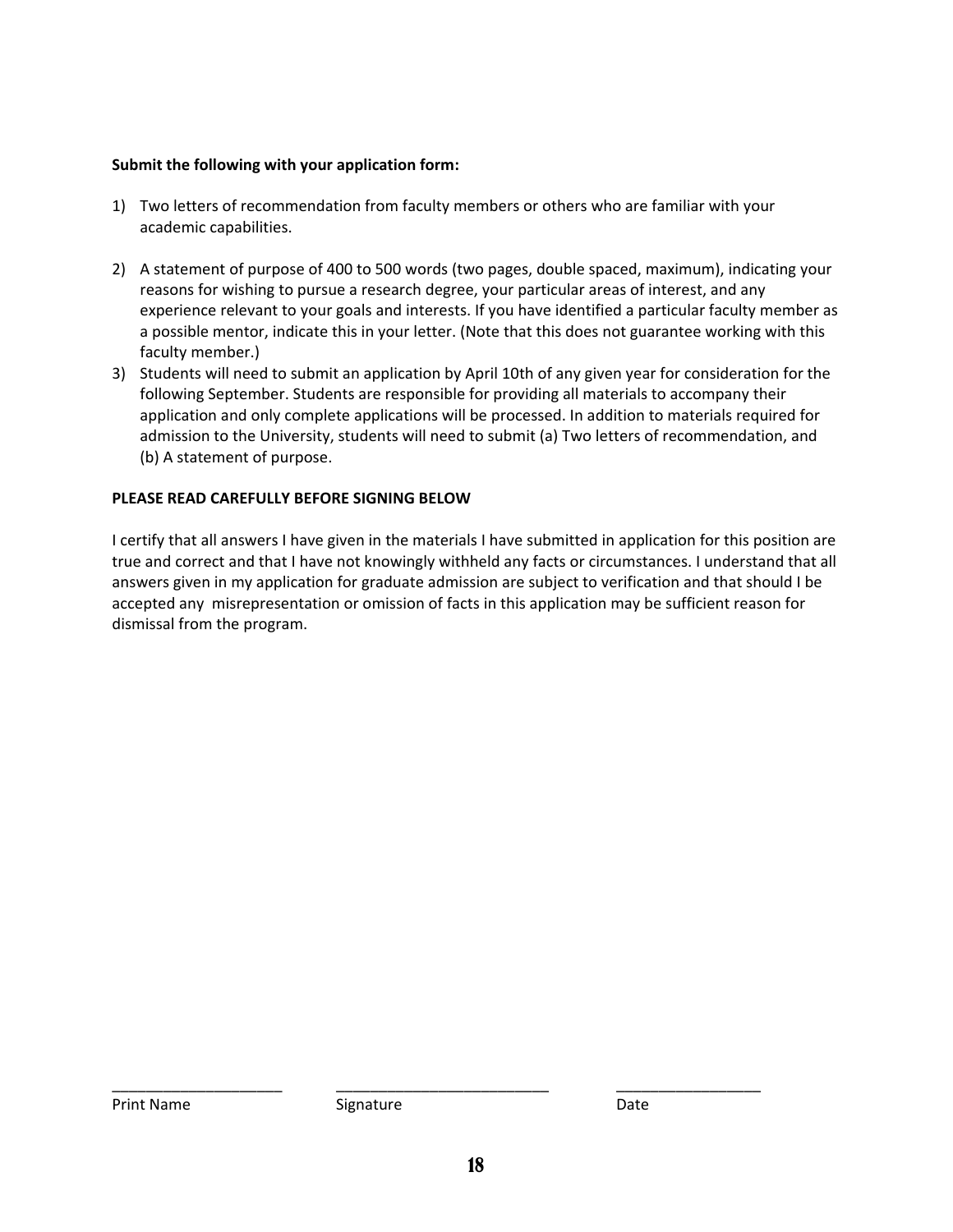

 $\overline{\phantom{a}}$ 

CALIFORNIA STATE UNIVERSITY, LOS ANGELES

COLLEGE OF NATURAL AND SOCIAL SCIENCES Department of Psychology

# **Application Form Masters of Science Degree Program: Forensic Psychology option**

Admission into the Psychology Graduate Program is contingent upon review and acceptance of your application by the Department of Psychology. Submit this application, along with materials listed in the application directly to the Dept. of psychology, Cal State LA, 5151 State University Dr., Los Angeles, CA 90032‐8201. Please print or type legibly.

| Name:                               |                                   |                            |         |       |                         |                 |
|-------------------------------------|-----------------------------------|----------------------------|---------|-------|-------------------------|-----------------|
|                                     | Last                              | First                      | Middle  |       |                         | Social Security |
| Mailing Address:                    |                                   |                            |         |       |                         |                 |
|                                     | <b>Street</b>                     |                            | City    |       | State                   | Zip Code        |
| Home Phone: Now You Want The Phone: |                                   | Cell Phone: The Collection |         | Email |                         |                 |
|                                     | Academic Year applying for:       |                            |         |       |                         |                 |
|                                     | Demographic Data (Optional): Age: |                            | Gender: |       | Ethnicity: ____________ |                 |

**Educational Background:** Please list all colleges you have attended, beginning with the most recent and have official transcripts from each of the institutions listed below sent to the Department of Psychology.

| Institution | Major | Dates Attended | Degree Awarded | <b>GPA</b> |
|-------------|-------|----------------|----------------|------------|
|             |       |                |                |            |
|             |       |                |                |            |
|             |       |                |                |            |
|             |       |                |                |            |

What is your GPA (on a four point scale) for your last 90 quarter units or 60 semester units?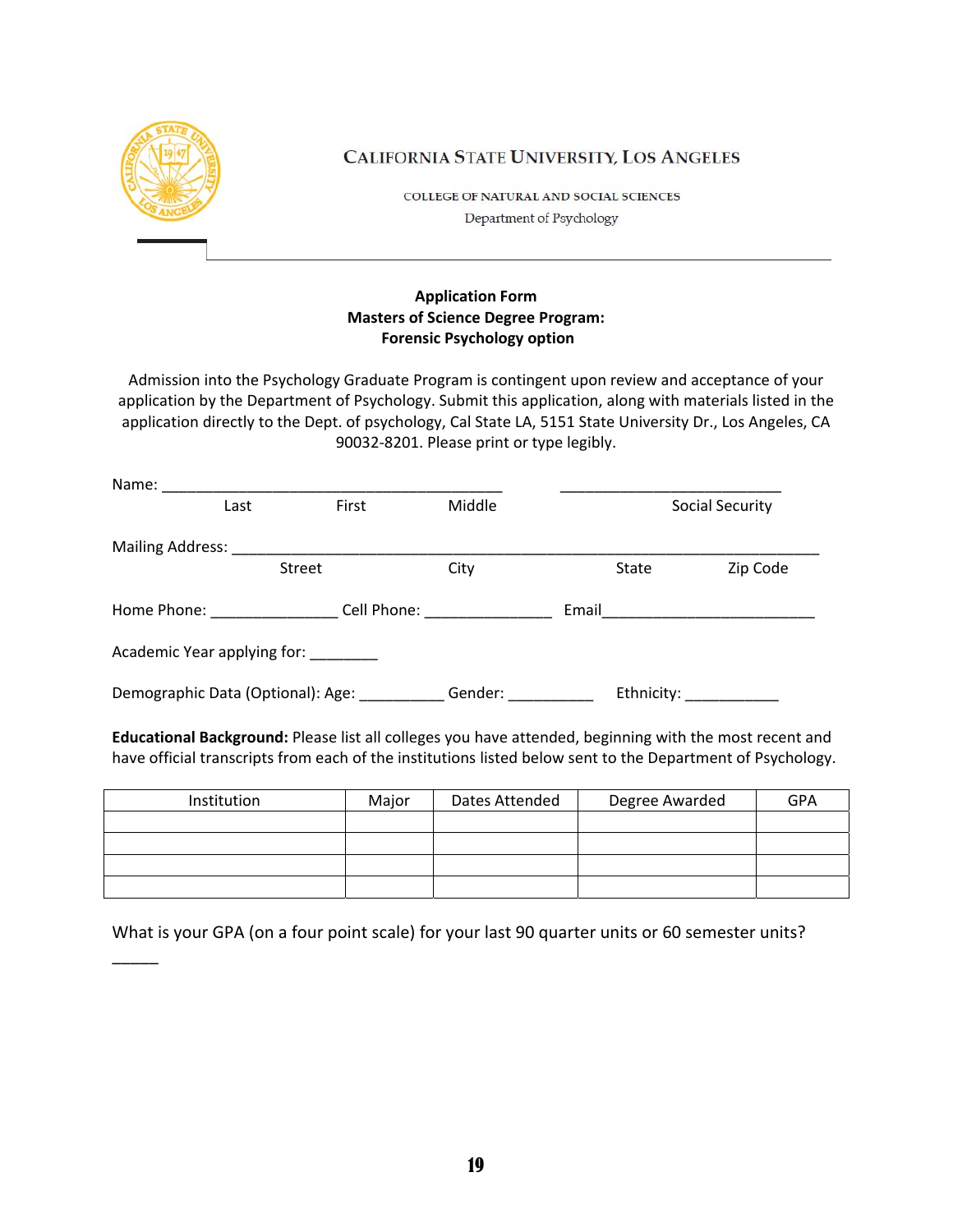# **Submit the following with your application form:**

- **1)** Three letters of recommendation from faculty members or others who are familiar with your academic capabilities.
- **2)** A statement of purpose of 400 to 500 words (two pages, double spaced, maximum), indicating your reasons for wishing to pursue a degree in Forensic Psychology, your particular areas of interest, and any experience relevant to your goals and interest.

# **PLEASE READ CAREFULLY BEFORE SIGNING BELOW**

I certify that all answers I have given in the materials I have submitted in application for this position are true and correct and that I have not knowingly withheld any facts or circumstances. I understand that all answers given in my application for graduate admission are subject to verification and that should I be accepted any misrepresentation or omission of facts in this application may be sufficient reason for dismissal from the program.

Print Name Signature **Contains Example 2018** 

\_\_\_\_\_\_\_\_\_\_\_\_\_\_\_\_\_\_\_\_ \_\_\_\_\_\_\_\_\_\_\_\_\_\_\_\_\_\_\_\_\_\_\_\_\_ \_\_\_\_\_\_\_\_\_\_\_\_\_\_\_\_\_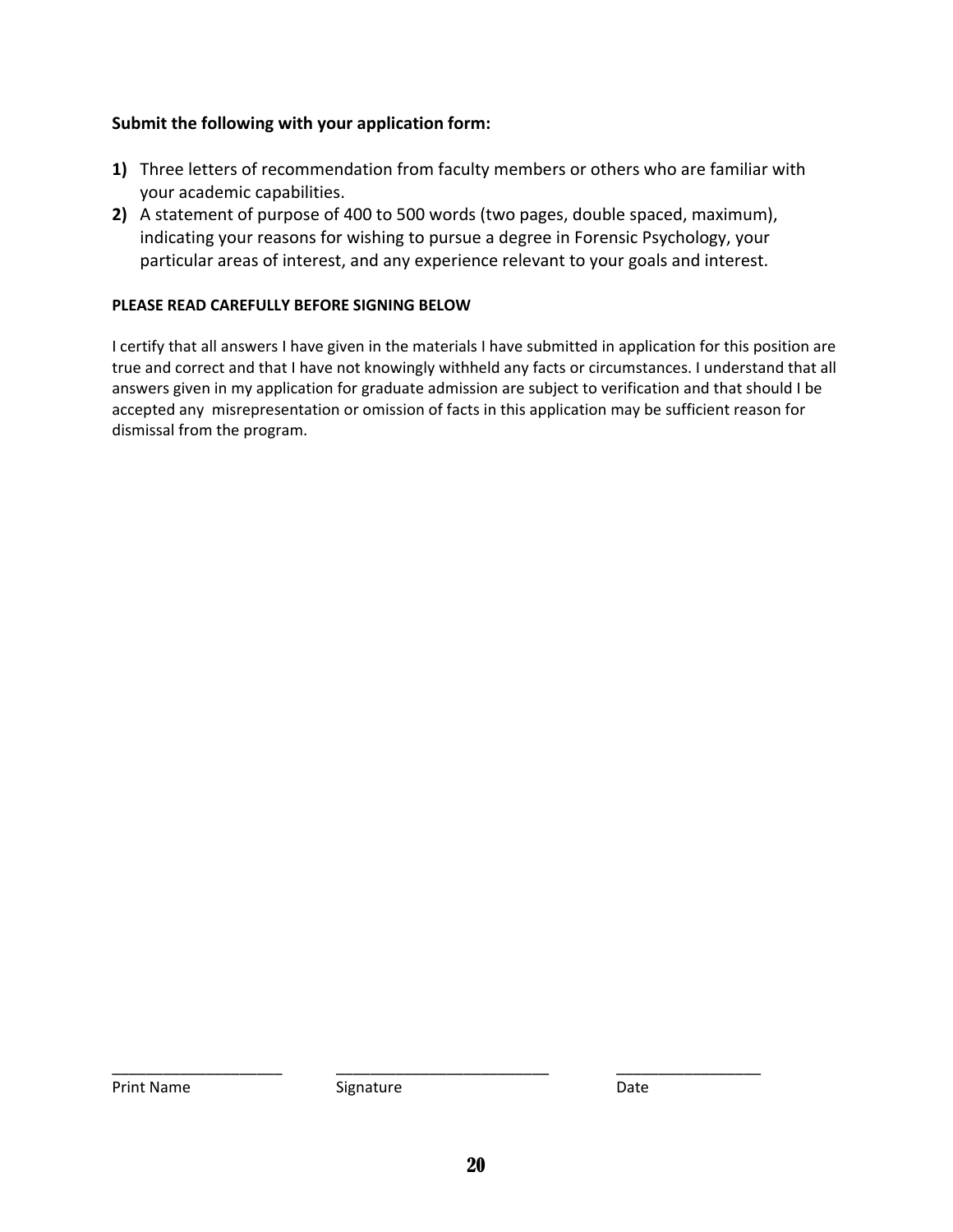

CALIFORNIA STATE UNIVERSITY, LOS ANGELES

COLLEGE OF NATURAL AND SOCIAL SCIENCES Department of Psychology

# **Application Form Master of Science Degree Program: Applied Behavior Analysis Option**

Admission into the Psychology Graduate Program is contingent upon review and acceptance of your application by the Department of Psychology. Submit this application, along with materials listed in the application directly to the Dept. of psychology, Cal State LA, 5151 State University Dr., Los Angeles, CA 90032‐8201. Please print or type legibly.

| Name:                                      |               |                            |                                                                                                                                                                                                                                |       |                        |                        |
|--------------------------------------------|---------------|----------------------------|--------------------------------------------------------------------------------------------------------------------------------------------------------------------------------------------------------------------------------|-------|------------------------|------------------------|
|                                            | Last          | First                      | Middle                                                                                                                                                                                                                         |       |                        | <b>Social Security</b> |
| Mailing Address:                           |               |                            |                                                                                                                                                                                                                                |       |                        |                        |
|                                            | <b>Street</b> |                            | City                                                                                                                                                                                                                           |       | State                  | Zip Code               |
| Home Phone: North States                   |               | Cell Phone: The Collection |                                                                                                                                                                                                                                | Email |                        |                        |
| Academic Year applying for: ________       |               |                            |                                                                                                                                                                                                                                |       |                        |                        |
| Demographic Data (Optional): Age: ________ |               |                            | Gender: when the sense of the sense of the sense of the sense of the sense of the sense of the sense of the sense of the sense of the sense of the sense of the sense of the sense of the sense of the sense of the sense of t |       | Ethnicity: ___________ |                        |

# **ACADEMIC TRAINING:**

- 1) Estimated grade point average for the last 2 years of undergraduate work:
- 2) List, in chronological order, all colleges and universities attended. Ask each institution (other than CSULA) to send on transcript to the Psychology Dept. and on to the office of admissions and Records at CSULA.

| Institution | Major | Dates Attended | Degree Awarded | <b>GPA</b> |
|-------------|-------|----------------|----------------|------------|
|             |       |                |                |            |
|             |       |                |                |            |
|             |       |                |                |            |
|             |       |                |                |            |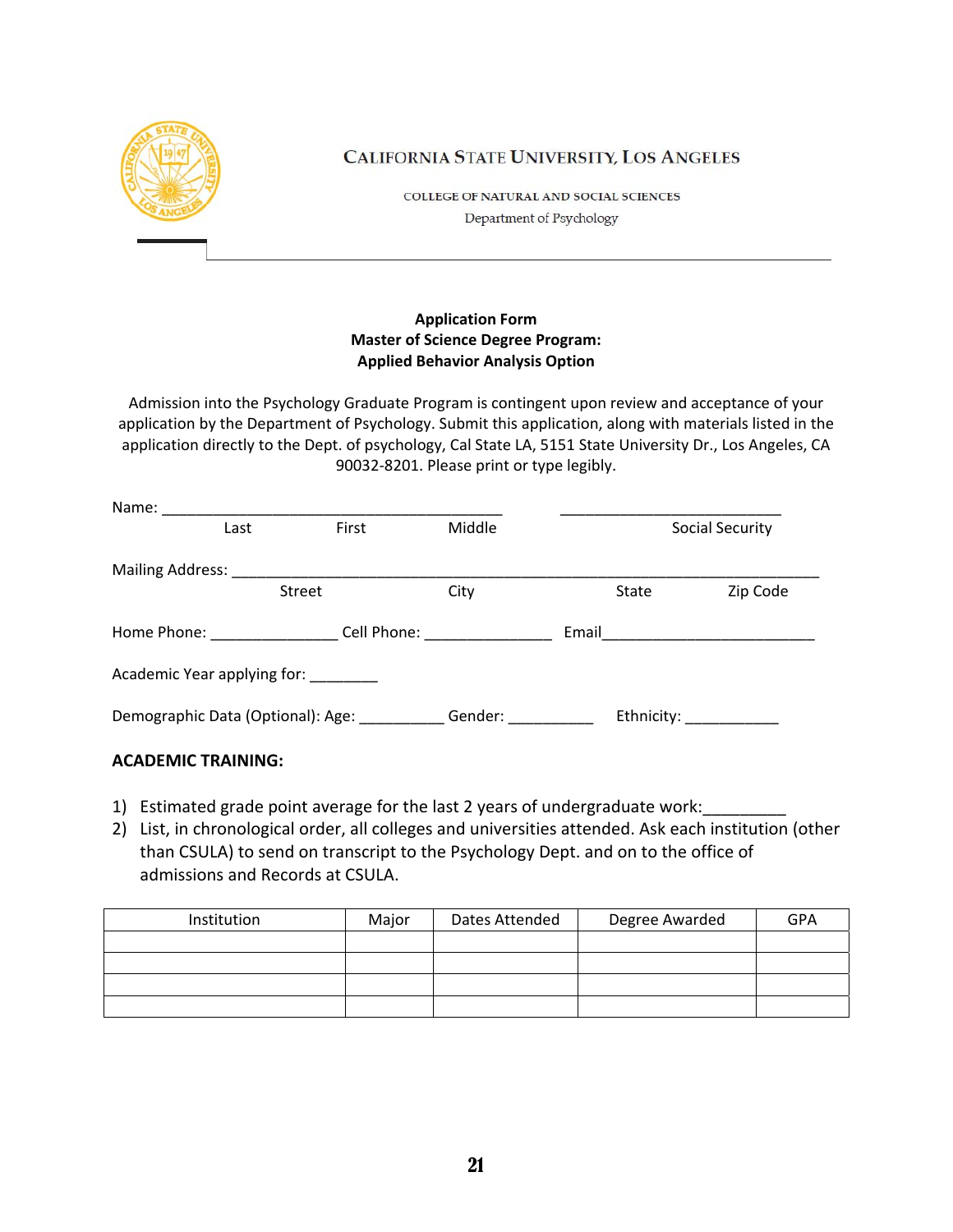# 3) List courses in progress:

| Department | Course Number | Title of Course | Units |
|------------|---------------|-----------------|-------|
|            |               |                 |       |
|            |               |                 |       |
|            |               |                 |       |
|            |               |                 |       |

# **ADDITIONAL APPLLICATION INFORMATION**

- **1)** Please submit, attached to this application, a brief, but complete, letter of intent containing a personal summary of your interest in Applied Behavior Analysis, your plans for specialization, and any experience you have had in this area.
- **2)** Submit two letters of recommendation.
- **3)** A personal interview must be completed prior to final acceptance. (If you qualify)

# **PLEASE READ CAREFULLY BEFORE SIGNING BELOW**

I certify that all answers I have given in the materials I have submitted in application for this position are true and correct and that I have not knowingly withheld any facts or circumstances. I understand that all answers given in my application for graduate admission are subject to verification and that should I be accepted any misrepresentation or omission of facts in this application may be sufficient reason for dismissal from the program.

\_\_\_\_\_\_\_\_\_\_\_\_\_\_\_\_\_\_\_\_ \_\_\_\_\_\_\_\_\_\_\_\_\_\_\_\_\_\_\_\_\_\_\_\_\_ \_\_\_\_\_\_\_\_\_\_\_\_\_\_\_\_\_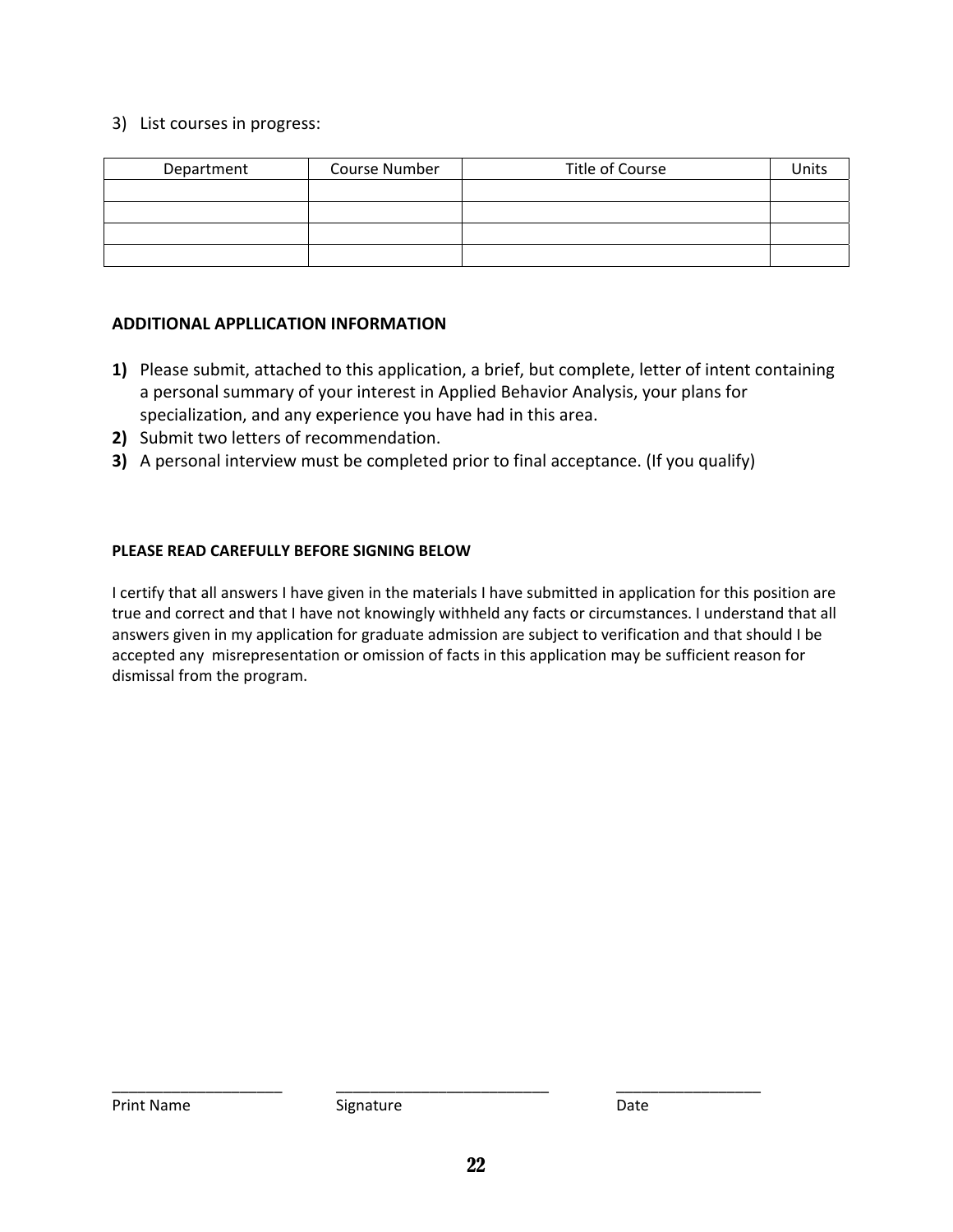

 $\overline{\phantom{a}}$ 

CALIFORNIA STATE UNIVERSITY, LOS ANGELES

COLLEGE OF NATURAL AND SOCIAL SCIENCES Department of Psychology

# **Application Form Masters of Science Degree Program: Marriage and Family Therapy option**

Admission into the Psychology Graduate Program is contingent upon review and acceptance of your application by the Department of Psychology. Submit this application, along with materials listed in the application directly to the Dept. of psychology, Cal State LA, 5151 State University Dr., Los Angeles, CA 90032‐8201. Please print or type legibly.

| Name:                    |                                   |                            |         |       |                         |                 |
|--------------------------|-----------------------------------|----------------------------|---------|-------|-------------------------|-----------------|
|                          | Last                              | First                      | Middle  |       |                         | Social Security |
| Mailing Address:         |                                   |                            |         |       |                         |                 |
|                          | <b>Street</b>                     |                            | City    |       | State                   | Zip Code        |
| Home Phone: North States |                                   | Cell Phone: The Collection |         | Email |                         |                 |
|                          | Academic Year applying for:       |                            |         |       |                         |                 |
|                          | Demographic Data (Optional): Age: |                            | Gender: |       | Ethnicity: ____________ |                 |

**Educational Background:** Please list all colleges you have attended, beginning with the most recent and have official transcripts from each of the institutions listed below sent to the Department of Psychology.

| Institution | Major | Dates Attended | Degree Awarded | <b>GPA</b> |
|-------------|-------|----------------|----------------|------------|
|             |       |                |                |            |
|             |       |                |                |            |
|             |       |                |                |            |
|             |       |                |                |            |

What is your GPA (on a four point scale) for your last 90 quarter units or 60 semester units?